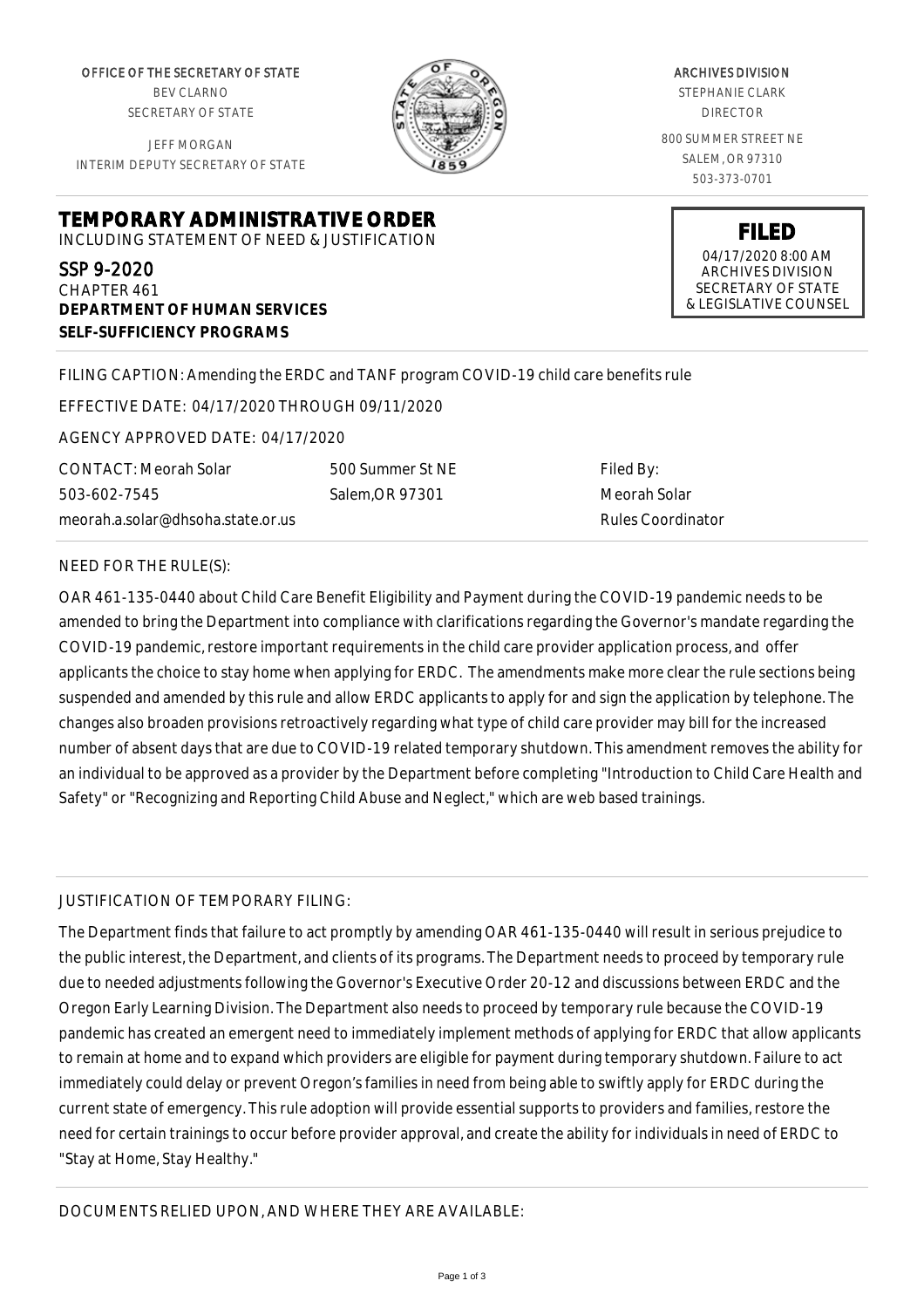Written Conversations between ERDC and the Oregon Early Learning Division, if any, available from the ERDC Policy Analyst Team.

ADOPT: 461-135-0440

SUSPEND: Temporary 461-135-0440 from SSP 4-2020

RULE SUMMARY: OAR 461-135-0440 about Child Care Benefit Eligibility and Payment during the COVID-19 pandemic is being amended to make clear the rule sections being suspended and amended by this rule and to allow ERDC applicants to apply for and sign the application by telephone. The rule is also being amended to broaden provisions retroactively regarding what type of child care provider may bill for the increased number of absent days that are due to COVID-19 related temporary shutdown. This amendment removes the ability for an individual to be approved as a provider by the Department before completing "Introduction to Child Care Health and Safety" or "Recognizing and Reporting Child Abuse and Neglect," which are web based trainings. The amendments to this rule brings the Department into compliance with clarifications regarding the Governor's mandate regarding the COVID-19 pandemic, restores important requirements in the child care provider application process, and offers applicants the choice to stay home when applying for ERDC.

CHANGES TO RULE:

## 461-135-0440

Child Care Benefit Eligibility and Payment; COVID-19

The provisions in this rule apply to child care benefits and requirements for child care providers in the ERDC and TANF programs.¶

(1) The Department suspends the following rules or rule sections regarding the ERDC or TANF programs:¶ (a) OAR 461-155-0150(5), (5)(c), (5)(e) through (5)(h), (12) through (14);¶

(b) OAR 461-160-0193(2)(c);¶

(c) OAR 461-160-0300(2), (3)(b);¶

(d) OAR 461-135-0405(2)(e); and¶

(e) OAR 461-155-0150(3)(f), (3)(g).¶

(2) The Department amends the following rule sections regarding the ERDC or TANF programs as provided in this rule:¶

(a) OAR 461-165-0180(13)(A), and¶

(b) OAR 461-170-0160(1), (2), (3).¶

(3) Effective March 16, 2020, the ERDC monthly countable income (see OAR 461-001-0000) standard is the 250 percent FPL or 85 percent state median income (SMI), whichever is higher, described under OAR 461-155-0180. To be eligible, the countable income of the need group (see OAR 461-110-0630) must be less than:¶

(a) The standard listed for the number of individuals in the need group for groups of eight or fewer.¶

(b) The standard listed for eight individuals in the need group for groups of more than eight individuals.¶

(4) Retroactively effective March 1, 2020:¶

(a) The monthly copay is \$0.¶

(b) The Department shall pay for absent days each month the child is absent. For the purposes of this rule, absent days will be paid for up to 31 days each month if:¶

(A) The child was scheduled to be in care,¶

(B) The provider bills for the time the child was scheduled to be in care, and¶

(C) It is the provider's policy to bill all families for absent days.¶